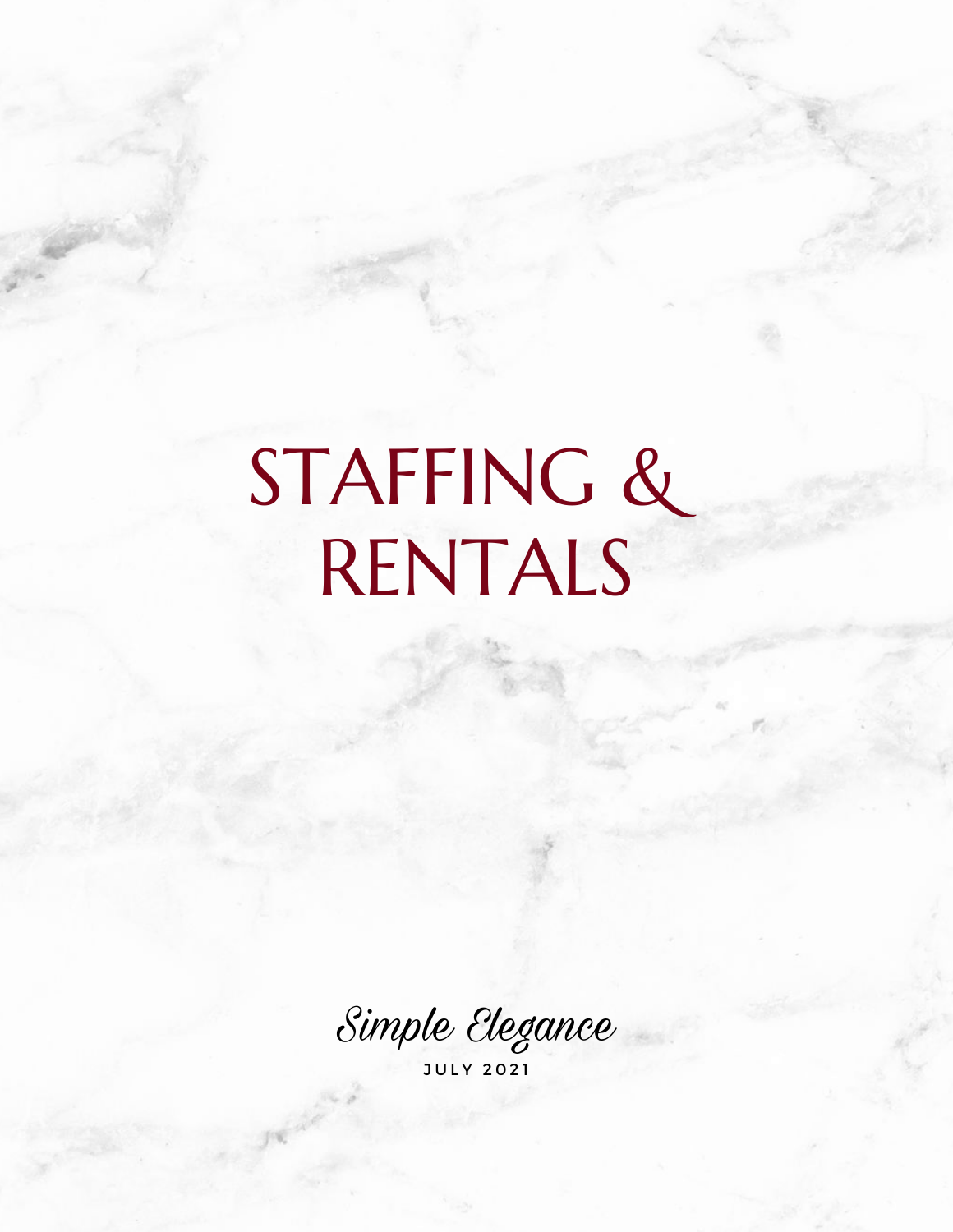

Items listed below are those most commonly requested. All orders subject to delivery charge, depending on size. Ask us about our specialty items!

#### Standard Linens

(solid colored polyester with a selection of over 50 colors. ask about our finer fabrics available for upgrade!)

| 6' Buffet Table Drape        | 20.75 |
|------------------------------|-------|
| 8' Buffet Table Drape        | 22.00 |
| 90" Round Guest Table Cloth  | 12.30 |
| 120" Round Guest Table Cloth | 19.20 |
| 132" Round Guest Table Cloth | 22.80 |
| 54" Square                   | 7.50  |
| 72" Square                   | 10.50 |
| 90" Square                   | 12.50 |
| <b>Table Runner</b>          | 10.35 |
| Napkin                       | .85   |
| <b>Chair Cover</b>           | 4.90  |
| Chair Sash                   | 1.90  |

#### China & Glassware

| 10" Dinner Plate                                         | 1.00 |
|----------------------------------------------------------|------|
| 7" Salad Plate                                           | 0.90 |
| 5" Bread & Butter / Dessert Plate                        | 0.90 |
| Coffee Cup                                               | 0.90 |
| Saucer                                                   | 0.90 |
| Stainless Flatware (Fork)                                | 0.85 |
| Stainless Flatware (Knife)                               | 0.85 |
| Stainless Flatware (Spoon)                               | 0.85 |
| Flatware Roll (fork and knife wrapped in a linen napkin) | 3.25 |
| Lacquer Charger (gold, silver or black)                  | 2.60 |
| <b>Glass Charger</b>                                     | 5.00 |
|                                                          |      |
| <b>Wine Glass</b>                                        | 0.85 |
| <b>Water Glass</b>                                       | 0.85 |
| Champagne Flute                                          | 0.85 |
| <b>Rocks Glasses</b>                                     | 0.85 |
| Beer Pilsner                                             | 0.85 |
| <b>Hiball Glass</b>                                      | 0.90 |
| <b>Glass Coffee Mug</b>                                  | 0.90 |
| <b>Balloon Red Wine</b>                                  | 0.90 |
| Martini                                                  | 0.90 |
| Mason Jar, 16oz                                          | 0.90 |